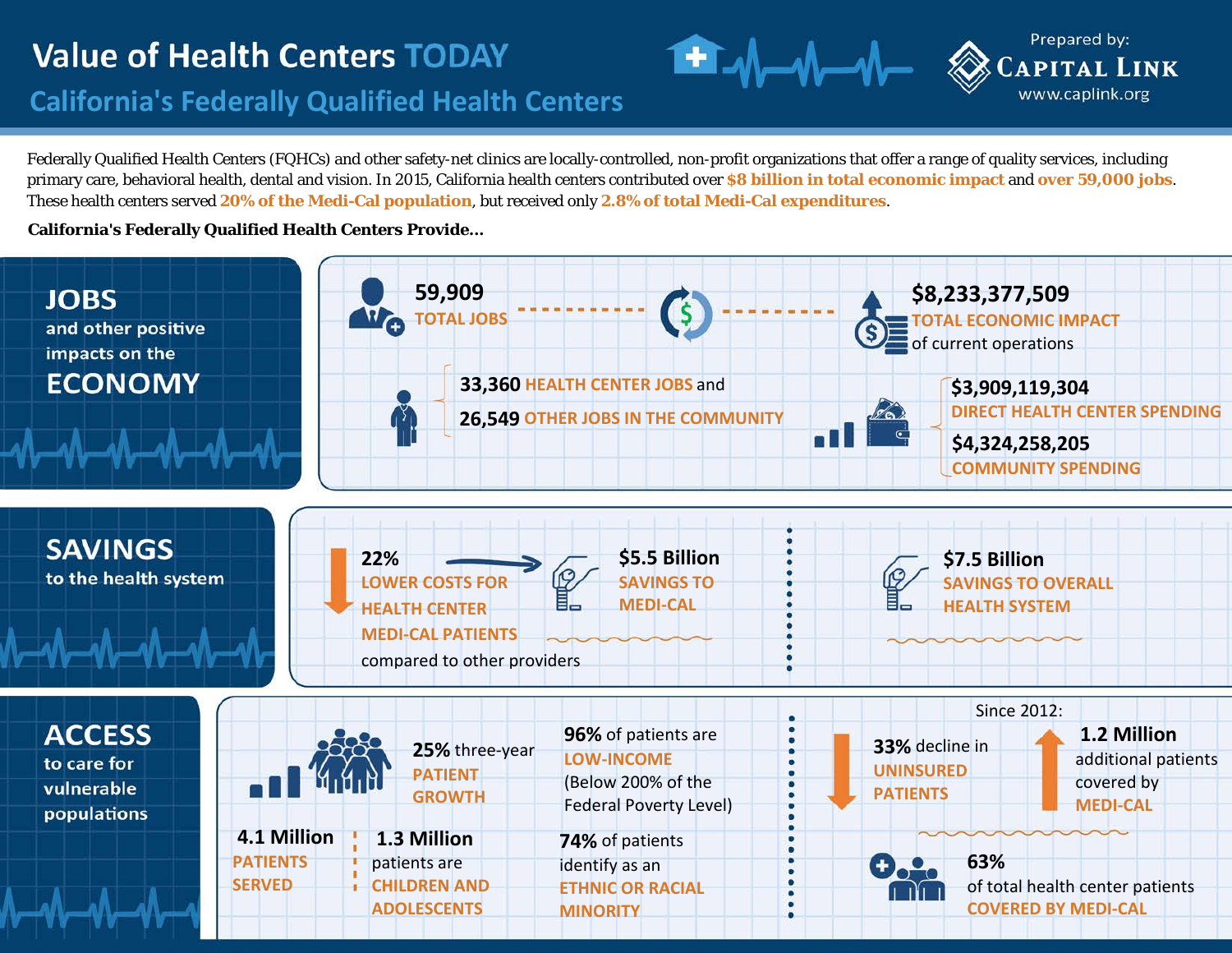# **Value of Health Centers TOMORROW?**



If Congress and the new President agree to **roll back Medicaid eligibility** to pre-Affordable Care Act levels, **eliminate subsidies for insurance plans** offered through the exchanges, and **reduce health centers' federal operating support by 70%**, the health center of tomorrow will look dramatically different than it does today. Health centers would rapidly destabilize financially, with cascading negative impacts to employees, patients, and the communities they serve. The state of California would experience a **\$3.8 billion economic reduction** and a **loss of over 27,000 jobs** from just the Health Center Program.

**Potential future impacts specific to California's Federally Qualified Health Centers are highlighted below.**



Capital Link prepared this report using 2015 health center audited financial statements and Uniform Data System information. Economic impact was measured using 2015 IMPLAN Online.

© 2017 Capital Link. All Rights Reserved.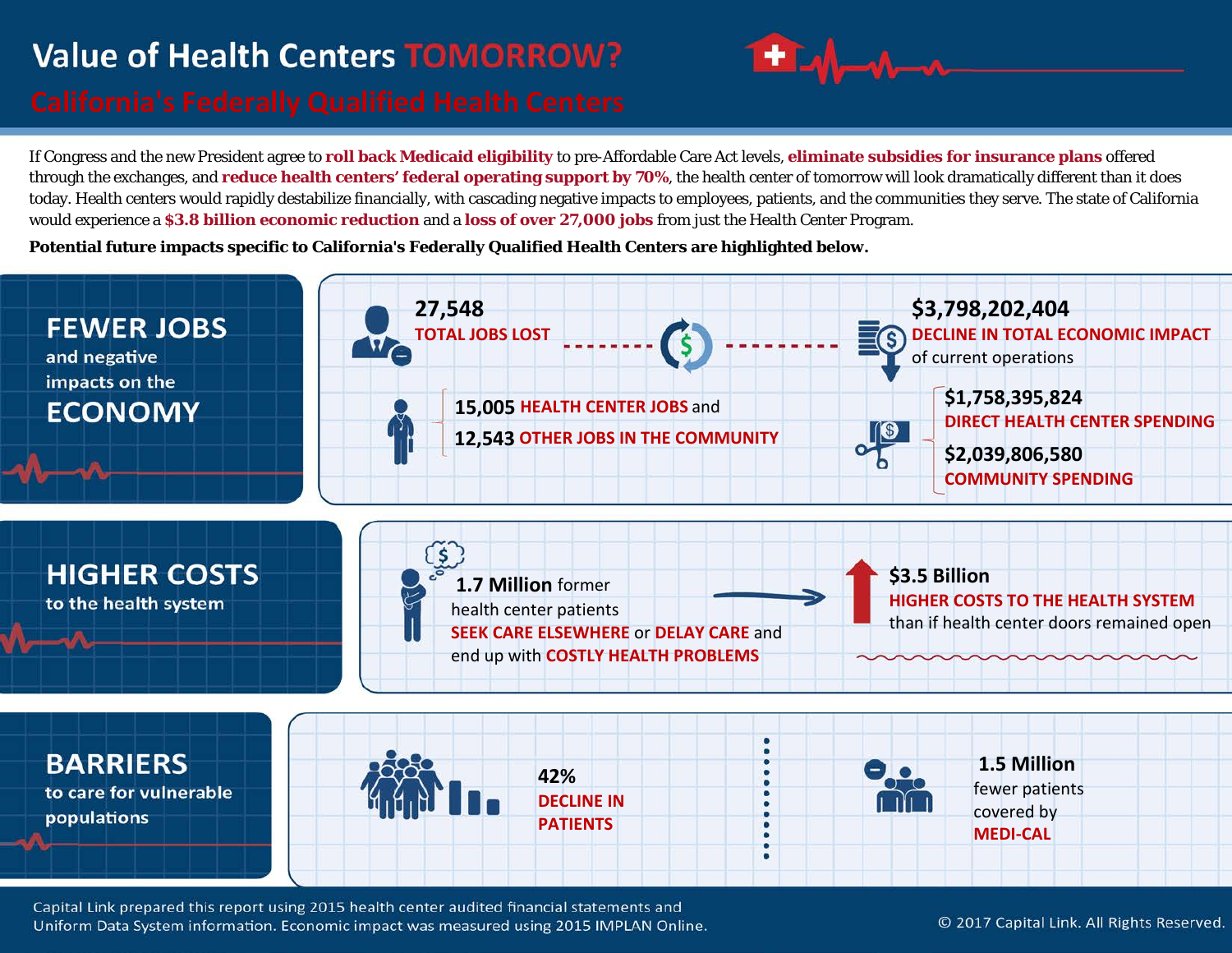### **California's Federally Qualified Health Centers**

#### **REFERENCES AND DATA SOURCES**

- 1. Economic and Employment Impacts: Calculated by Capital Link using 2015 IMPLAN Online.
- 2. Savings to Medi-Cal: Nocon et al. *Health Care Use and Spending for Medicaid Enrollees in Federally Qualified Health Centers Versus Other Primary Care Settings*. American Journal of Public Health: November 2016, Vol. 106, No. 11, pp. 1981-1989.
- 3. Savings to the Health System: Richard et al. *Cost Savings Associated with the Use of Community Health Centers*. Journal of Ambulatory Care Management, Vol. 35, No. 1, pp. 50–59, January/March 2012.
- 4. Access to Care for Vulnerable Populations: Bureau of Primary Health Care, HRSA, DHHS, 2015 Uniform Data System.
- 5. Fewer Jobs and Negative Impacts: Calculated by Capital Link using 2015 IMPLAN Online with the assumptions listed in #6.
- 6. Higher Costs and Barriers to Care: Calculated by Capital Link using the difference between pre-ACA levels and 2015 levels to derive the change in payer mix, operating revenue and expenses. Estimates are also based on HRSA's calculation of the national impact of a 70% loss to 330 funding. In December, 2016, HRSA estimated in a response to a request from Congress that a 70% cut to Section 330 funding would lead to 9 million patients losing access to care, 51,000 jobs lost, 2,800 sites closed, and nearly \$7.5 billion in reduced overall health center revenues. Capital Link's estimate further assumes that these losses would be spread on a pro rata basis, according to the 2015 "share" of patients, FTEs and revenues of grantees.

#### **Summary of 2015 Economic Activity**

#### Stimulated by Current Operations

|                     |               | Economic Impact | Employment (# of FTEs <sup>*</sup> ) |
|---------------------|---------------|-----------------|--------------------------------------|
| Community<br>Impact | <b>Direct</b> | \$3,909,119,304 | 33,360                               |
|                     | Indirect      | \$1,512,927,493 | 8.724                                |
|                     | Induced       | \$2,811,330,712 | 17.825                               |
|                     | Total         | \$8,233,377,509 | 59,909                               |

#### **Summary of Projected Economic Losses**

Stimulated by Projected Losses After Medi-Cal Roll back and Cuts to Federal Operating Support

|                     |                | <b>Economic Impact</b> | Employment (# of FTEs <sup>*</sup> ) |
|---------------------|----------------|------------------------|--------------------------------------|
| Community<br>Impact | <b>Direct</b>  | \$1,758,395,824        | 15,005                               |
|                     | Indirect       | \$680,543,411          | 3.924                                |
|                     | <b>Induced</b> | \$1,359,263,169        | 8.618                                |
|                     | Total          | \$3,798,202,404        | 27,548                               |

\*Full-Time Equivalent (FTE) of 1.0 means that the person is equivalent to a full-time worker. In an organization that has a 40-hour work week, a person who works 20 hours per week (i.e. 50 percent time) is reported as "0.5 FTE." FTE is also based on the number of months the employee works. An employee who works full time for four months out of the year would be reported as "0.33 FTE" (4 months/12 months).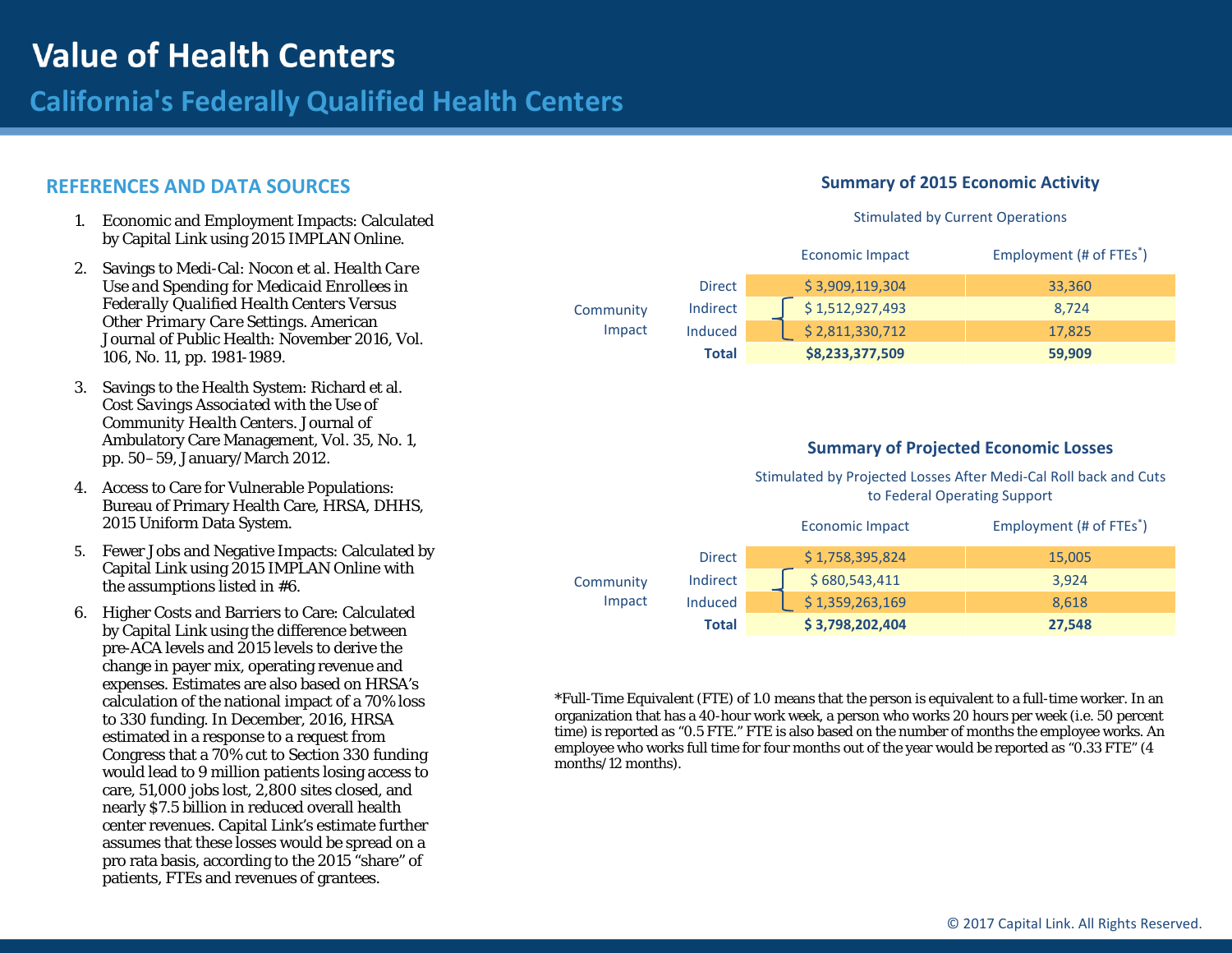### **California's Federally Qualified Health Centers**

#### **HOW ECONOMIC IMPACT IS MEASURED**

Using IMPLAN, integrated economic modeling software, this analysis applies the "multiplier effect" to capture the direct, indirect, and induced economic effects of health center business operations and capital project plans. IMPLAN generates multipliers by geographic region and by industry combined with a county/state database. It is widely used by economists, state and city planners, universities and others to estimate the impact of projects and expenditures on the local economy. This analysis was conducted using 2015 IMPLAN Online.

#### **WHAT ARE DIRECT AND COMMUNITY IMPACTS?**

Direct impacts result from health center expenditures associated with operations, new facilities, and hiring.

Community impacts can be indirect, resulting from purchases of local goods and services, and jobs in other industries.



Community impacts can be induced, resulting

from purchases of local goods and services at

a household level made by employees of the

health center and suppliers.